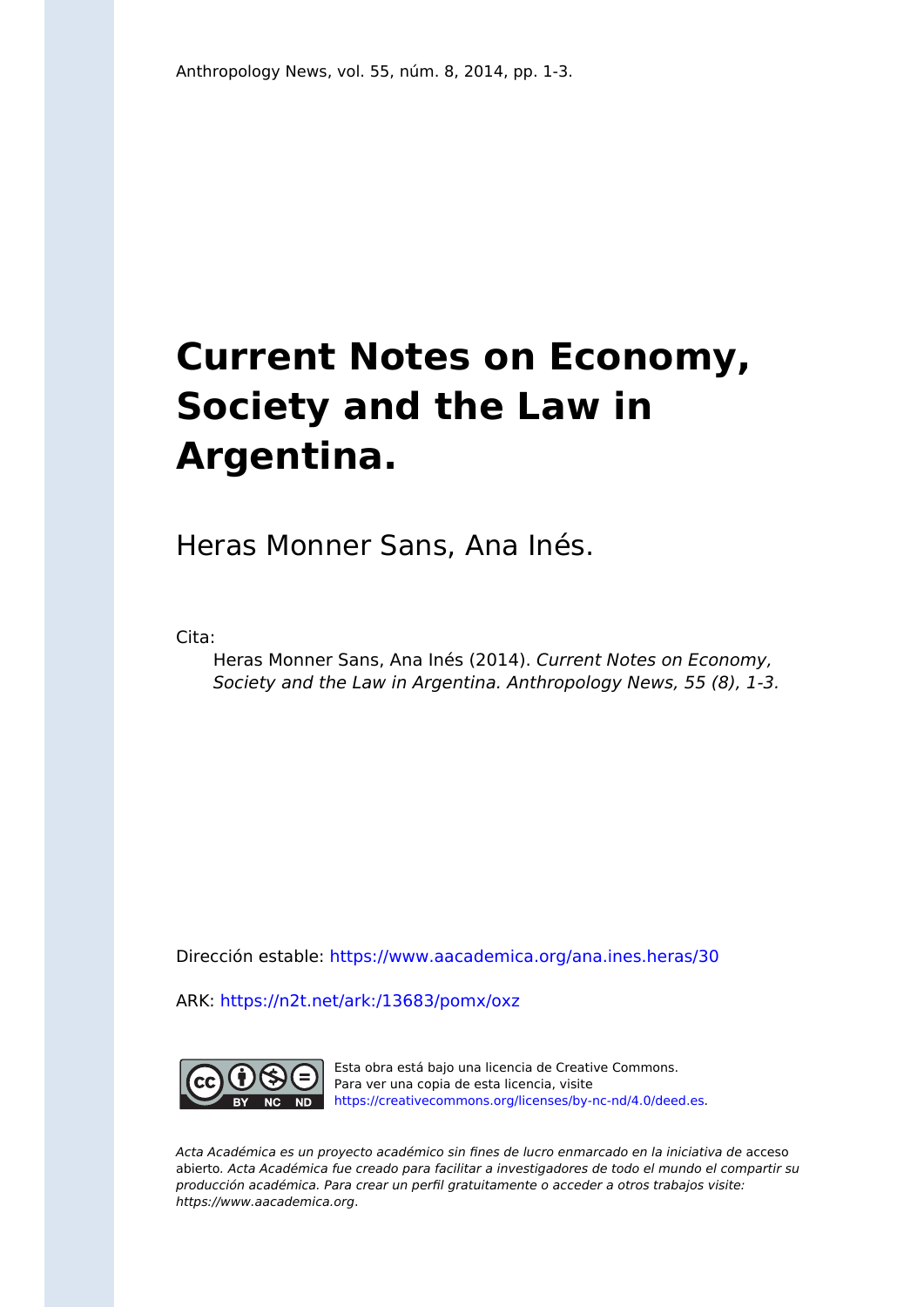## **Current Notes on Economy, Society and the Law in Argentina**

http://www.anthropology-news.org/index.php/2014/08/14/current-notes-on-economy-society-and-the-law-inargentina/

Ana Inés Heras

As formerly stated, an issue continually under debate in the field of *otra economía* & *sociedad* is whether it is positioning differently from current capitalistic practices or is it, instead, supporting them.

In a recent article, the Department of Political Economy at the Cultural Center for Cooperation (Argentina) identified four views regarding social solidarity economy. These vary from an economic system for poor people by poor people, a social assistance conceptual frame that does not question capitalism, ranging to economic, cultural and political practices that challenge capitalism directly.

In their analysis they also identify that the Argentinean national state has promoted the use of socialsolidarity economy as a discourse category for the design and implementation of public policy, very clearly since the 2003 administration. To better understand the discursive position assumed by the state, it has to be noted that during the 2001 crisis, more than 50% of the population was under the line of poverty (for a discussion see Heras 2013: 167-170). Such is the context in which, by 2003 the creation of jobs under the umbrella of social economy was undertaken. Anthropologist Hopp documented that this was an innovative measure by the Social Development Ministry under the then new (Kirchner) national administration. They sought to implement a solidarity paradigm: public policy was designed to support people who conformed groups, ie, state subsidized cooperatives of workers. However, her analysis shows that as it was the Social Development Ministry the office implementing these policies, the modus operandi was prone to that of social assistance, rather than supporting socialeconomy frameworks and practices as an approach. Specifically in regards to the cultural aspects associated to social economy she states, "Argentinean social economy policies are failing to achieve the potential of cooperatives to forge a collective sense of identity, rather than one of individual dependency. The possibility of building a collective identity of workers that belong to the social economy is limited by working conditions, low incomes and the hybrid nature of the design of policies that promote the social economy in Argentina."

## **How Do These Positions Relate to the Debates over the National Law?**

The issues described above come to the forefront when a national law regulating social solidarity economy is at debate. Given the tensions at stake, and difficulties in finding a common ground across different positions, it comes as no surprise that, for example, in Argentina there have been three different organizations contributing to designing a social economy solidarity law: Espacio-Ley Economía Social Solidaria; Foro Hacia Otra Economía; Espacio Amplio Nacional de Cooperativas Auto-gestionadas.

Their differences can be noted in the terms each has chosen to name themselves: while the Espacio-Ley uses the social solidarity economy phrase, the Foro chooses to differentiate by using the "Otra Economía" (different from capitalism it is understood) and the Espacio Amplio Nacional reinforces the statement of auto-gestión (self-management), an issue that is not debated within the Espacio-Ley at all, for example, and that causes some tension when brought up at the Foro.

Additionally, other groups within the cooperative and mutuality sectors have also been gathering, concerned about the norms, regulations and laws for social solidarity economy and cooperative workers.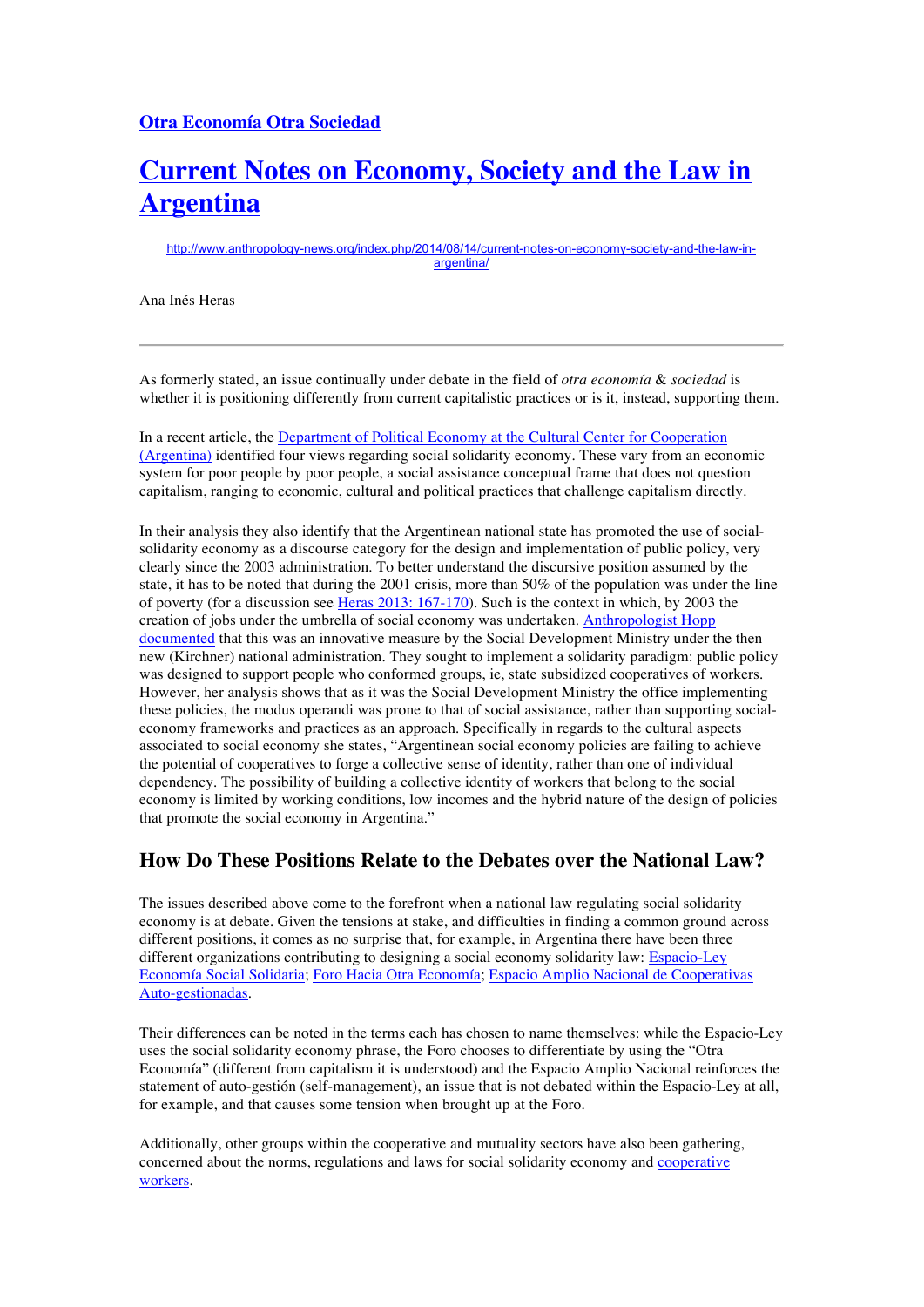

Mapping Otra Economía with our own bodies, 2013 at Santiago del Estero, Argentina. Photo courtesy Rosana Miraglino from Fundación Oasi

As an anthropologist interested in these issues, I have documented some of the practices held by these different groups, interpreting their positions in the national spectrum as a sort of paradox: on the one hand, the fact that all these groups exist and devote time and energies to thinking about "otra economía and the law" is an indicator of the importance the sector is acquiring, and of the need that these issues be on the national political agenda. On the other hand, one may hold as an hypothesis, the fact that they remain as different groups is showing that so far, consensus cannot be reached to push for the passing of a national law.

To provide a brief history, the Espacio-Ley originated in actions developed by professionals who joined grass-roots organizations to foster the social economy sector in Río Negro. Their collaboration translated into designing a Social Economy Law for that Province. The Law passed in 2009, although there have been several controversial issues on its regulation and implementation. In 2012 these professionals networked with others, and called upon a meeting to communicate the results of their work, nation-wide.

Concurrently, the Foro Hacia Otra Economía had been meeting since 2010, holding so far three National Forums.

It also conformed Small Task Groups, concentrating each on an issue that the Foro at large considered worth researching, all related to "otra economía", such as: gender relations; the construction of subjectivity; solidarity, art & culture; exchange and related practices (ie, community currencies; barter; gift-exchange); legislation and social-economy, amongst the most relevant.

Additionally, by 2012, another group was created to think specifically about *auto-gestión* and to translate some of that thinking into law proposals. Their name, which loosely translates into "Self-Managed Cooperatives´ Broad National Movement" (EANCA for the acronym in Spanish), makes explicit their focus is on auto-gestión (self-management oriented by direct decision making practices) and on that they consider themselves broad, intending to mean: where several different political perspectives co-exist. It is worth noting however that all three groups make that claim.

What distinguishes the Espacio-Ley from the Foro is that the Espacio-Ley devotes its efforts focusing on legal aspects mainly, and the Foro seeks to understand all related aspects as a whole. Therefore, as a researcher working on these issues, I may occasionally participate at the Espacio-Ley or the EANCA with an informed perspective on the issues discussed at any point in time when invited, yet I participate systematically in the Foro because the mechanisms implemented (small action-research task groups) and the inter-connected approach facilitate collaboration.